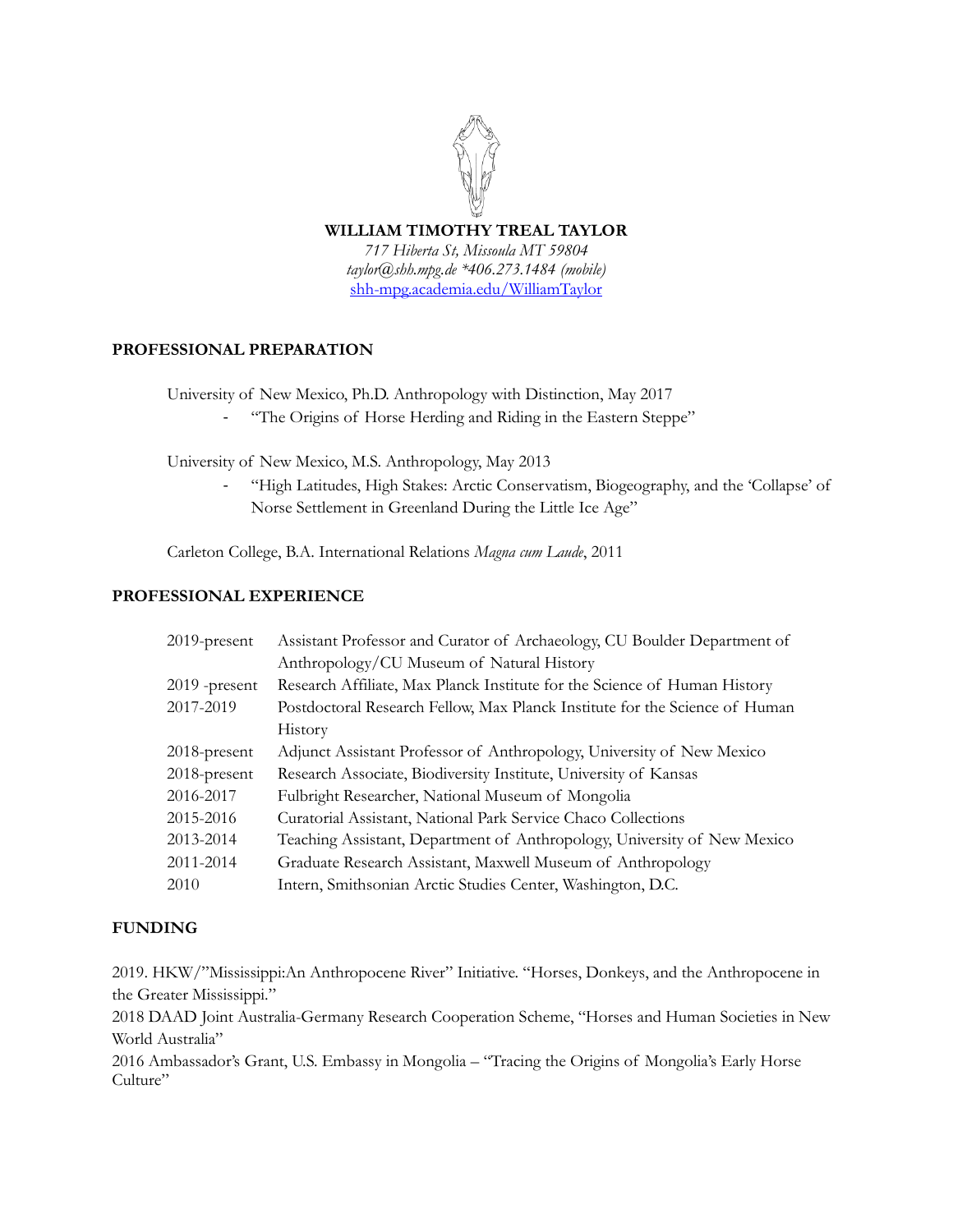2015-16 Fulbright U.S. Student Research Award (#34154234), Mongolia, "Exploring Ancient Horse Use in the Mongolian Steppe" 2015 National Geographic Young Explorer's Grant (#9713-15), "Bronze Age Riders? Evaluating Evidence for Horse Herding and Transport in Ancient Mongolia" 2015 National Science Foundation Doctoral Dissertation Improvement Grant (#1522024), "Domestic Horse Use in Ecological and Historical Context" 2014 American Center for Mongolian Studies Library Fellow 2013 Patrick Orion Mullen Award in Archaeological Science, University of Wyoming Frison Institute

2013 American Center for Mongolian Studies Summer Research Fellow

2011 NCAA Postgraduate Research Fellowship

2011 American Center for Mongolian Studies Summer Research Fellow

#### **SELECTED PUBLICATIONS**

Fages A, Kristian Hanghoej K, Gaunitz C, Naveed Khan N, Gamba C, Seguin-Orlando A Leonardi M, Al-Rasheid KAS, Albizuri S, Alfarhan AH, Allentoft M, Alquraishi S, Anthony D, Benecke N, Bernáldez Sánchez E, Biglari F, Boessenkoel S, Boldgiv B, Brem G, Brown D, Burger J, Clavel B, Crubézy E, Daugnora L, de Barros Damgaard P, de Juan D, Deschler-Erb S, Ellingvåg S, Erdenebaatar D, Fathi H, Felkel S, Germonpré M, Hallson JH, Hofreiter M, Roya Kazaeli R, Khazanov M, Kosintsev P, Kristiansen K, Tabaldiev K, Kuderna L, Kuznetsov P, Laleh H, Leonard J, Lepetz S, Lhuillier J, Liesau von Lettow-Vorbeck C, Lougas L, Ludwig A, Luis C, Marques Bonet T, Mashkour M, Azadeh Mohaseb A, Morales A, Nieto Espinet A, Nistelberger H, Palsdottir AH, Pitulko V, Pizchelauri K, Pruvost M, Rajic Sikanjic P, Rannamäe E, Roslyakova N, Sauer E, Schafberg R, Scheu A, Schlumbaum A, Nathalie Serrand N, Serres Armero A, Beth Shapiro B, Shevnina I, Shidrang S, Southon J, Star B, Sykes N, Taheri K, **Taylor W**, Teegen W-R, Trixl S, Undrakhbold S, Usmanova E, Vahdati A, Lamas SV, Vedat O, Wallner B, Weinstock J, Zaibert V, Helgason A, Stefánsson K, Barey E, Willerslev E, Outram A, Librado P, and Orlando L.

2019. Tracking five millennia of horse management with extensive ancient genome timeseries. *Cell* 176(6):1419-1435.

**Taylor, William,** Svetlana Shnaider, Robert Spengler, Ludovic Orlando, Aida Abdykanova, and Andrei Krivoshapkin

2019. Investigating ancient animal economies and exchange in Kyrgyzstan's Alay Valley. *Antiquity (Project Gallery)* 93(367).<https://doi.org/10.15184/aqy.2019.4>

Jeong, Choongwon, and Shevan Wilkin, Judith Littleton, Richard Hagan, Tsend Amgalantugs, Cheryl Makarewicz, **William Taylor,** Joshua Wright, Soninkhishig Tsolmon, Nicole Boivin, Martine Robeets, Abigail Bouwman, Christian Trachsel, Frank Rühli, Johannes Krause, Bruno Frohlich, Jessica Hendy, Christina Warinner.

2018. Manuscript submitted to Proceedings of the National Academy of Sciences, published ahead of print November 2018.

**Taylor, William**, Svetlana Shnaider, Aida Abdykanova, Antoine Fages, Frido Welker, Franziska Irmer, Andaine Seguin-Orlando, Naveed Khan, Katerina Douka, Ksenia Kolobova, Ludovic Orlando, Andrei Krivoshapkin, Nicole Boivin.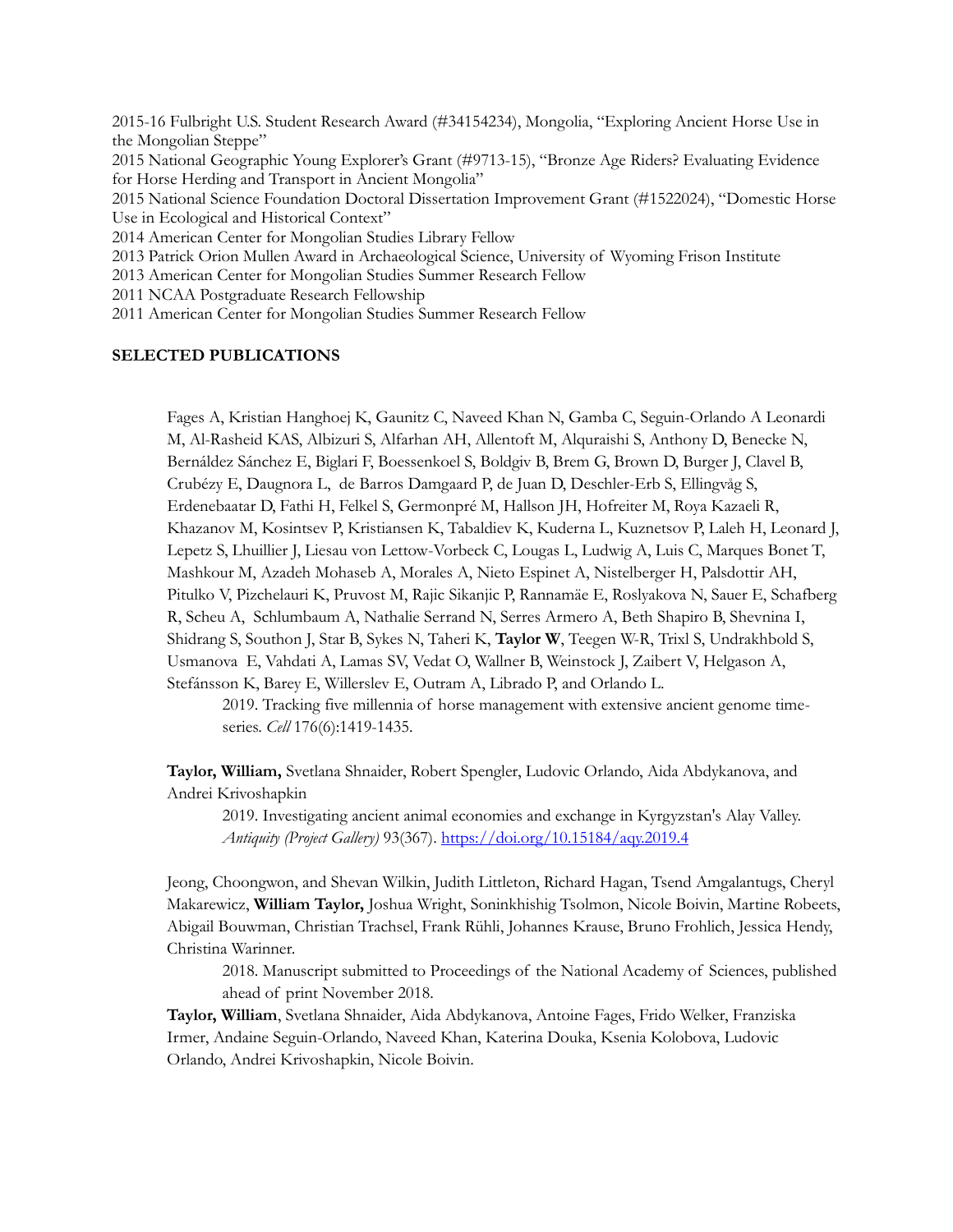2018. Early Pastoral Economies along the Ancient Silk Road: Biomolecular evidence from the Alay Valley, Kyrgyzstan. Manuscript submitted to *PLoS One,* published ahead of print 31 October 2018.

Shnaider, Svetlana, and Kseniya Kolobova, Tatiana Filimonova, **William Taylor**, Andrei Krivoshapkin.

2018. New insights into the Epipaleolithic of Western Central Asia: the Tutkaulian complex. Manuscript submitted to *Quaternary International,* published ahead of print October 2018.

**Taylor, William**, Jamsranjav Bayarsaikhan, Dimitri Stazewski, Scott Bender,Jocelyn Whitworth, Tumurbaatar Tuvshinjargal, Monica Tromp, K. Bryce Lowry, William Fitzhugh, Nicole Boivin.

2018. Origins of Equine Dentistry. *Proceedings of the National Academy of Sciences,* published ahead of print 2 July 2018.

Fedorchenko A.Yu., Shnaider S.V**.**, Krajcarz M.T., Romanenko M.E., Abdykanova A., Kolobova K.A., Alisher-kyzy S., **Taylor W.,** Krivoshapkin A.I.

2018. Production technology of personal ornaments in western Central Asia in early Holocene complexes. *Archaeology, Ethnography and Anthropology of Eurasia.*

Shnaider S.V., Abdykanova A., **Taylor W**., Kolobova K.A., Krivoshapkin A.I. 2018. Early human occupation of high altitude in western Central Asia: new evidence from the Alay valley, Kyrgyzstan. *Antiquity* Vol 92 (June 2018).

**Taylor, William**, Jargalan Burentogtokh, K. Bryce Lowry, Julia Clark, Tumurbaatar Tuvshinjargal, and Jamsranjav Bayarsaikhan.

2017. A Bayesian Chronology for Early Domestic Horse Use in the Eastern Steppe. *Journal of Archaeological Science* 81:49-58

**Taylor, William**.

2017. Horse demography and use in Bronze Age Mongolia, *Quaternary International* 436:270- 282.

- **Taylor, William**, Tuvshinjargal Tumurbaatar, and Bayarsaikhan Jamsranjav. 2016. Reconstructing Equine Bridles in the Mongolian Bronze Age. *Journal of Ethnobiology* 36(3):554-570
- **Taylor, William**, Bayarsaikhan Jamsranjav, and Tuvshinjargal Tumuurbaatar. 2015. Equine Cranial Morphology and the Archaeological Identification of Riding and Chariotry: Applications to Mongolia's late Bronze Age. *Antiquity* 89(346): 854-871.

#### **MONOGRAPH CHAPTERS**

**Taylor, William** and Tumurbaatar Tuvshinjargal.

2018. Horseback riding, asymmetry, and anthropogenic changes to the equine skull: evidence for mounted riding in Mongolia's late Bronze Age. In Bartosiewicz and Gal (eds.), *Care or Neglect? Evidence of Animal Disease in Archaeology*. Oxford, Oxbow Books.

#### **BOOK REVIEWS**

**Taylor, William**. In press. Review: The Donkey in Human History: An Archaeological Perspective. Peter Mitchell. Oxford: Oxford University Press, 2018, 306 pp. £65.00, paper. ISBN 9780198749233. *Journal of Anthropological Research* (forthcoming).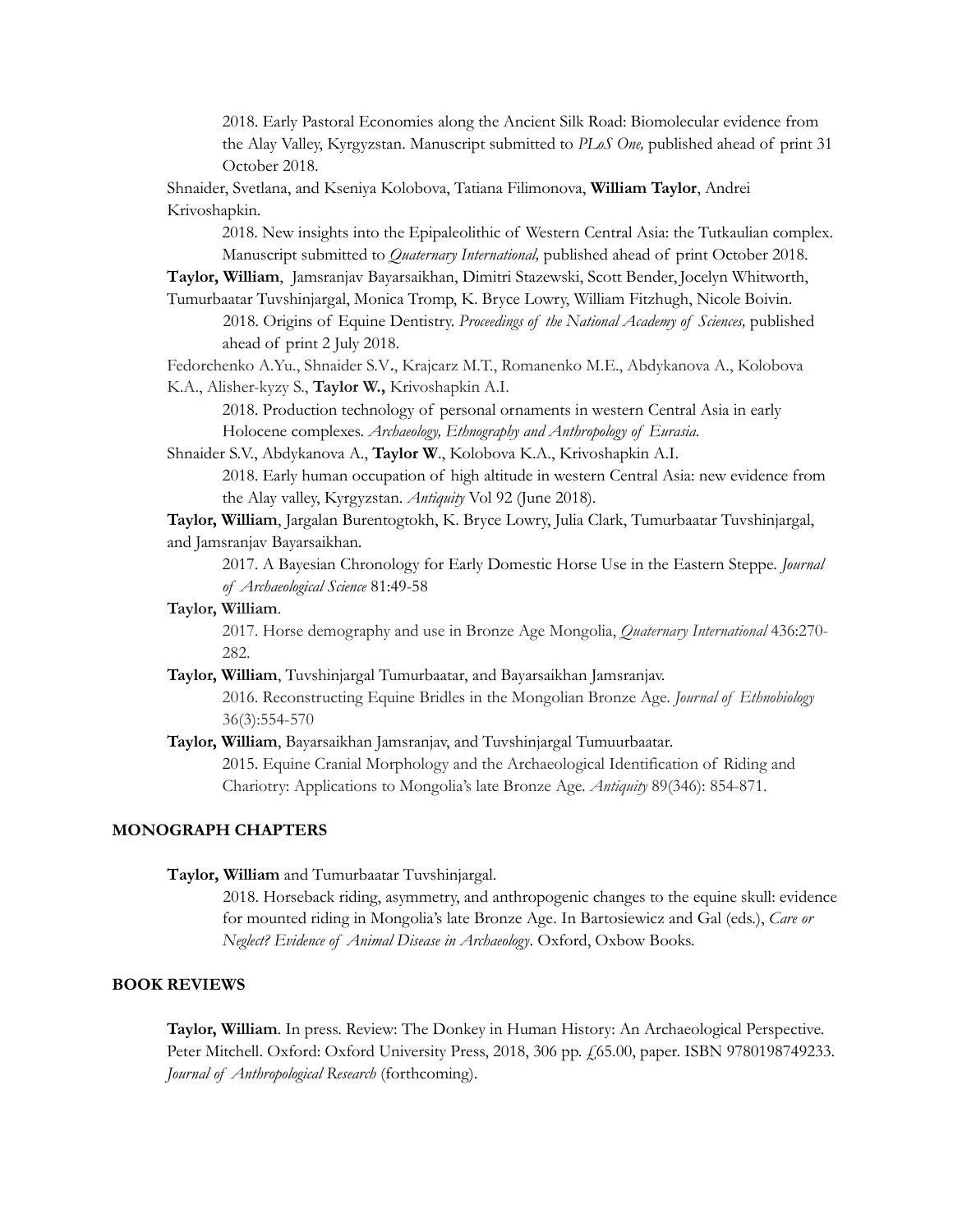**Taylor William.** 2017. Review: The Diffusion of a Postal Relay System in Premodern Eurasia. Didier Gazagnadou. Paris: Editions Kimé, 2016, 188 pp. €20.00, paper. ISBN 9782841747771. *Journal of Anthropological Research* 74(2):278-279

# **NON-REFEREED**

### **Taylor, William.**

2018. Exploring the Origins of Horse Herding and Riding in the Mongolian Steppe. *The Silk Road* 15:153-155.

### **Taylor, William.**

2018. How Ancient Exchanges in Central Asia Shaped the Modern World. *The Diplomat.* 11 Apr 2018. [https://thediplomat.com/2018/04/how-ancient-exchanges-in-central-asia](https://thediplomat.com/2018/04/how-ancient-exchanges-in-central-asia-shaped-the-modern-world/)[shaped-the-modern-world/](https://thediplomat.com/2018/04/how-ancient-exchanges-in-central-asia-shaped-the-modern-world/)

# **Taylor, William.**

2017. Beyond Genghis Khan: how looting threatens to erase Mongolia's history. *The Guardian*, Science Notes & Theories. 26 October 2017.

[https://www.theguardian.com/science/blog/2017/oct/26/beyond-ghengis-khan-how](https://www.theguardian.com/science/blog/2017/oct/26/beyond-ghengis-khan-how-looting-threatens-to-erase-mongolias-history)[looting-threatens-to-erase-mongolias-history](https://www.theguardian.com/science/blog/2017/oct/26/beyond-ghengis-khan-how-looting-threatens-to-erase-mongolias-history)

### **Taylor, William.**

2016. Archaeology sheds light on Mongolia's uncertain nomadic future. *The Guardian*, Science Notes & Theories. 7 December 2016.

[https://www.theguardian.com/science/blog/2016/dec/07/archaeology-sheds-light-on](https://www.theguardian.com/science/blog/2016/dec/07/archaeology-sheds-light-on-mongolias-uncertain-nomadic-future)[mongolias-uncertain-nomadic-future](https://www.theguardian.com/science/blog/2016/dec/07/archaeology-sheds-light-on-mongolias-uncertain-nomadic-future)

## **INVITED LECTURES**

Horse Riding, Horse Herding, and The Origins of Mobile Pastoralism in Ancient Mongolia. National Museum of Natural History, Paris, France, March 2019.

Recovering Mongolia's frozen past: understanding taiga and alpine prehistory through ice patch archaeology. American Center for Mongolian Studies Summer 2018 Lecture Series, Natsagdorj Library, Ulaanbaatar, Mongolia.

Zooarchaeology by Mass Spectrometry (ZooMS) & archaeological research in Central Asia. Institute for Archaeology and Ethnography, Russian Academy of Sciences (Siberian Branch), Novosibirsk, Russia, March 2018.

3D Geometric Morphometrics in Archaeology. Henan Provincial Museum, Zhengzhou, China, January 2018. Horses and Human Societies. February 2nd, 2018, Arizona State Museum, Tucson, AZ, USA.

Animal Domesticates, the Silk Road, and Early Nomadic Occupation of Alay Valley, Kyrgyzstan. Paper presented at Telescopic and Microscopic Visions of Central Asian Prehistory, Max Planck Institute for the Science of Human History, Jena, Germany.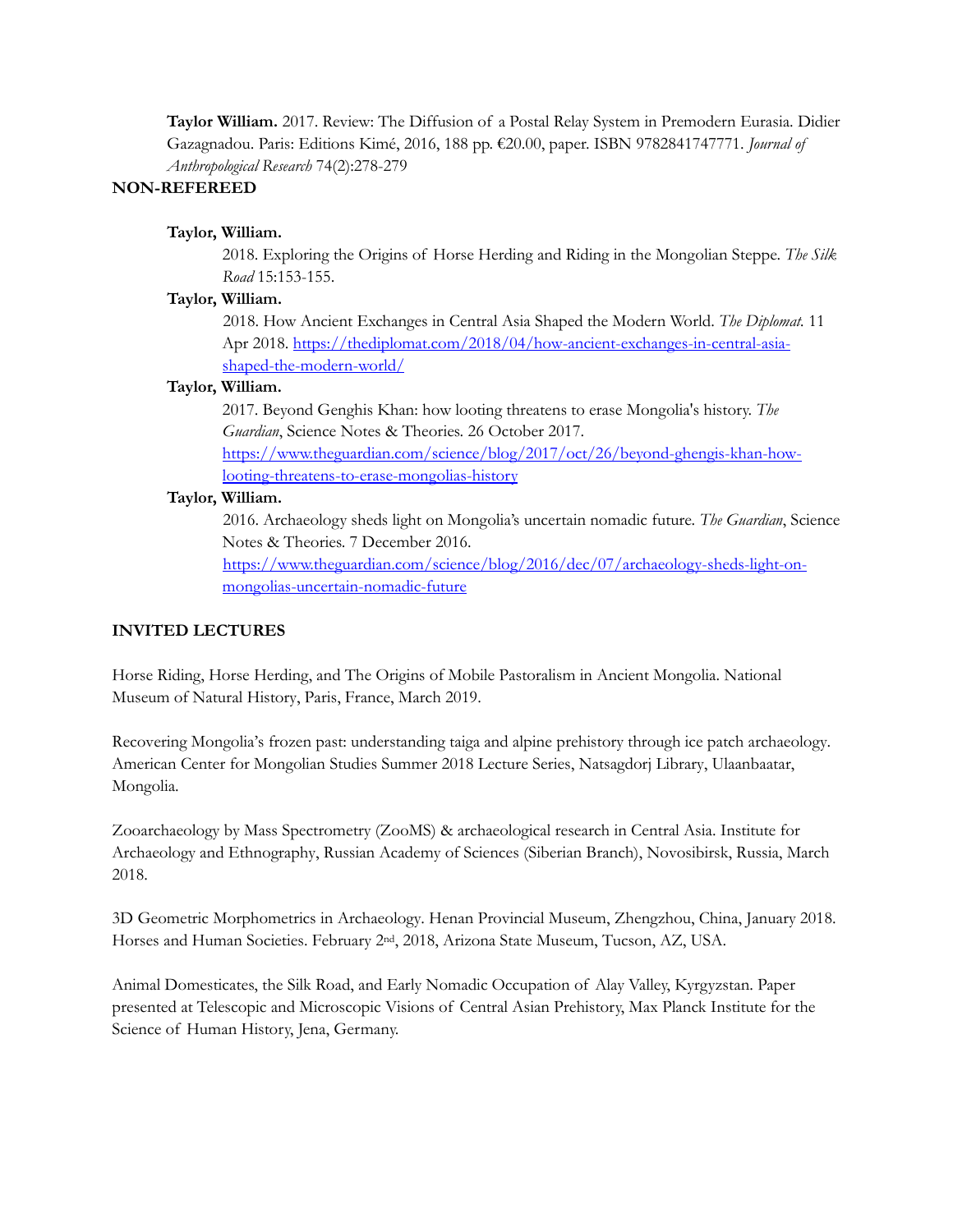Equine Dentistry and Bit Technology in Ancient Eastern Eurasia. Paper presented at Human Development in Landscapes International Open Workshop 2017: Socio-Environmental dynamics over the last 12,000 Years, Kiel University, Germany.

3D Scanning for Archaeological Research and Cultural Heritage Preservation in Mongolia. Paper presented at Mongolian Archaeology: New Discoveries, New Concerns. University of California, Berkeley.

Early Nomadic Origins and Igniting Passion in a Scientific Career. TEDx Baga Toiruu 2016: IGNITE LOVE, Tanan Center, Ulaanbaatar, Mongolia. Mongolian Language, June 2016.

Understanding Ancient Horse Use in the Mongolian Steppe. American Center for Mongolian Studies Fall 2015 Lecture Series, Natsagdorj Library, Ulaanbaatar, Mongolia.

# **RESEARCH EXPEDITIONS**

Projects managed as principal investigator:

2017-present: Co-director, Alay Valley Archaeology Project (with Russian Academy of Sciences, Novosibirsk), Alay Valley, Kyrgyzstan 2017-present MPI-SHH: Bagsagiin Bulan, Darkhad Basin, Mongolia 2017-present MPI-SHH: Tsagaan Asga, Bayan Ulgii, Mongolia 2016, Khangai Nomadic Heritage Project, Bayankhongor, Mongolia 2015 National Geographic/Bronze Age Riders? Northern Darkhad Basin, Mongolia

Projects joined as graduate assistant:

2015 Hartley Mammoth Excavation (NSF Award #1541294) 2011-14 Lake Clark/Katmai National Parks, Alaska (NSF Award # 0837844, "Ice Patch Archaeology", Principal Investigator E. James Dixon) 2012 Prince of Wales Island, Alaska (NSF Award #1108367, "Gateway to the Americas II", Principal Investigator E. James Dixon) 2011 Altai Tavan Bogd National Park, Mongolia (NEH, "Art and Archaeology of the Biluut Petroglyph Complex, Mongolia", Principal Investigators William Fitzhugh and Richard Kortum)

# **ORGANIZATION OF INTERNATIONAL CONFERENCES**

2018. Animal Domestication and Biotic Exchange in East and Central Asia. 13th International Council for Archaeozoology Meeting, Ankara, Turkey.

2018. Domestication. International Symposium on Biomolecular Anthropology (ISBA), 2018 Annual Meeting.

2017. *Telescopic and Microscopic Visions of Central Asian Prehistory,* Max Planck Institute for the Science of Human History, Jena, Germany.

2017. Human, Animal, and Environmental Interactions in Northeast Asia. 2017 Society for American Archaeology Annual Meeting, Vancouver, B.C.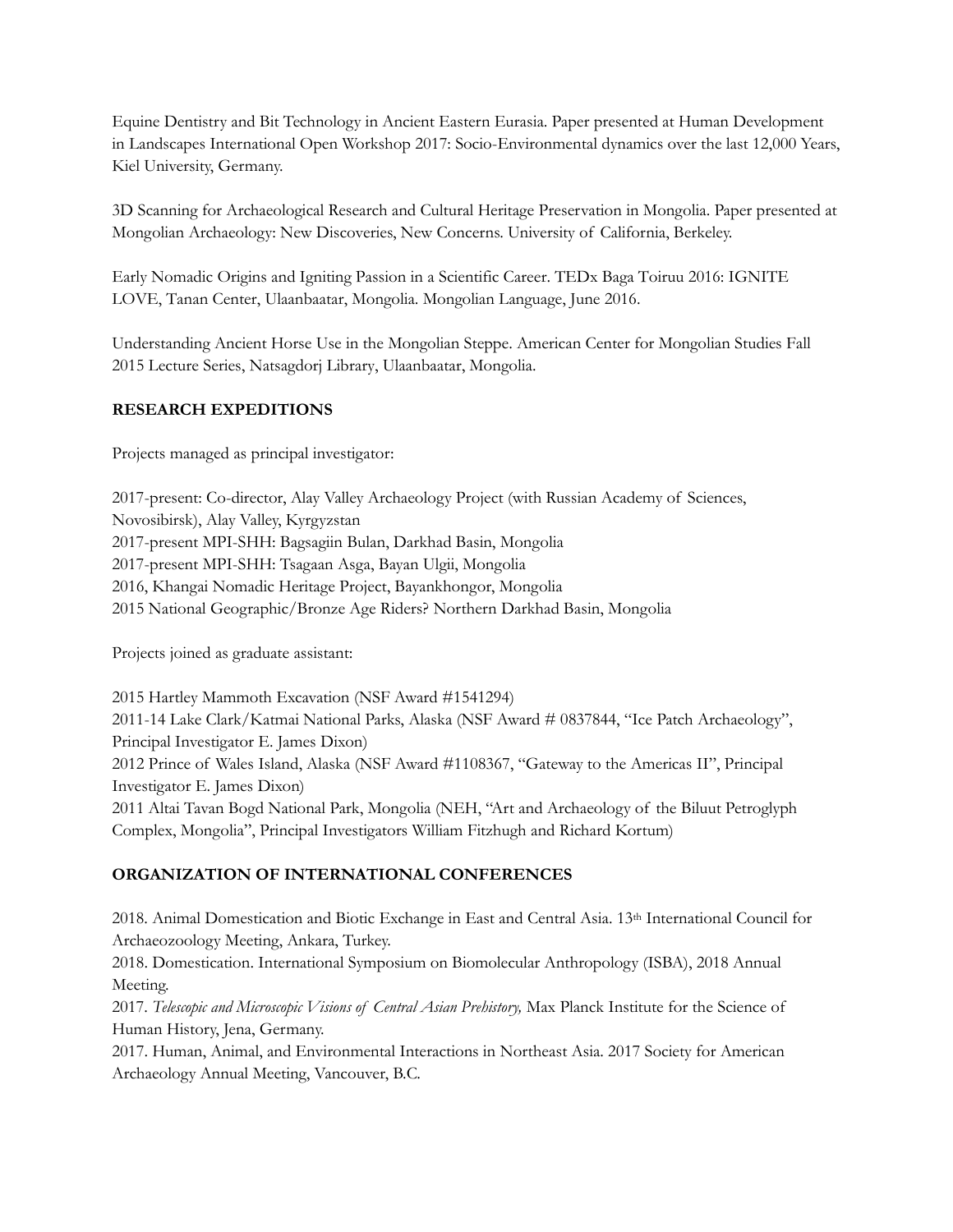#### **PRIZES AND AWARDS**

2019 Tom L. Popejoy Doctoral Dissertation Research Prize, University of New Mexico 2016-2017 Ruth Kennedy Dissertation Prize, University of New Mexico 2014 International Council for Archaeozoology Open Zooarchaeology Prize 2014 International Council for Archaeozoology Stine Rossel Dissertation Prize 2014 Society for Archaeological Sciences R.E. Taylor Student Poster Award 2011 Phi Beta Kappa, Minnesota Beta Chapter, Carleton College 2011 National Football Foundation Hampshire Honor Society 2011 Warren L. Beson Memorial Award (for academic excellence in athletics), Carleton College 2010 ESPN/CoSida Academic All-America Award, 2nd Team 2010, 2009, 2008 ESPN/CoSida Academic All-District Award 2010 Minnesota Intercollegiate Athletic Conference Academic All-Conference Selection 2007 United States National Merit Scholar 2007 United States Presidential Scholar

# **SUPERVISING AND MENTORING**

2017-present: supervision of two Ph.D. candidates at MPI-SHH 2017-present: graduate instruction of Ph.D. candidates in Archaeozoology, MPI-SHH

#### *Student presentations*

2017. N. Case and **W. Taylor**. Photogrammetry and documentation of tangible heritage in the Khangai Mountains, Mongolia. Poster presented at the 2017 Society for American Archaeology Annual Meeting, Vancouver, B.C.

2018: N. Case, J. Clark, and **W. Taylor**. Digital Archaeology in Mongolia: Visualizing the Data. Paper presented at 2018 Society for American Archaeology Annual Meeting, Washington, DC 2018: Yue Li, Jian Ma, Yue You, Chengrui Zhang, Liang Chen, **William Taylor**. Paleopathology and Early

Horseback Riding along the Proto-Silk Road: Evidence from the Early Iron Age Sites of Shirenzigou and Xigou, Xinjiang, China. Paper presented at 13th International Council for Archaeozoology Meeting, Ankara, Turkey.

## **CERTIFICATIONS**

2017. ArcGIS: Introduction to GIS 10.4, ESRI Deutschland

2015. A Comprehensive Guide to Bayesian Analysis of Radiocarbon Dates Using OxCal, University of Arizona Accelerator Mass Spectrometry Lab, Time Series: Seminars on Dating and Chronology, Tucson, Arizona.

2014. 4th Transmitting Science Workshop in 3D Geometric Morphometrics, Barcelona, Spain.

## **LANGUAGES**

Advanced proficiency, Mongolian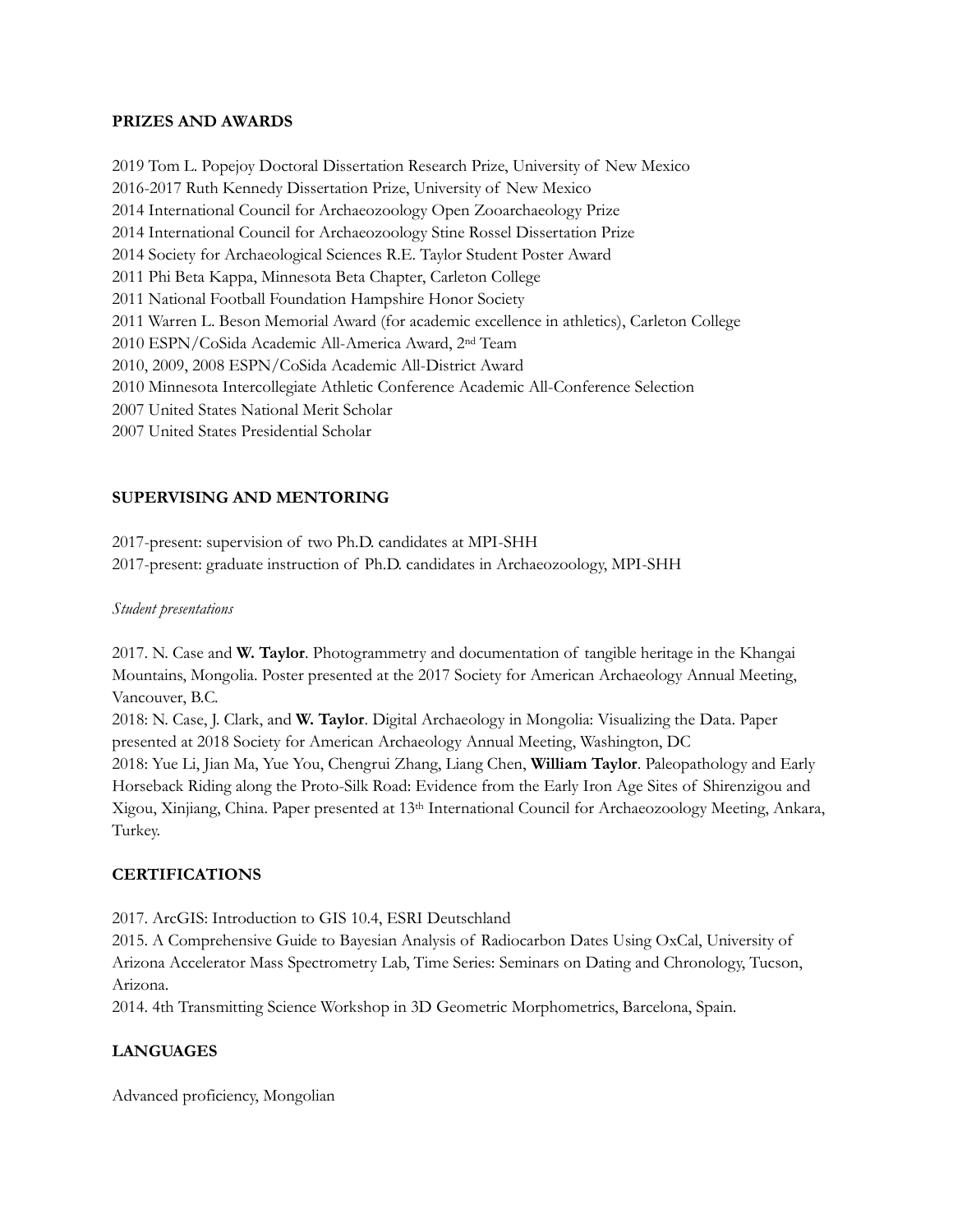Intermediate proficiency, Mandarin Chinese

## **SERVICE**

*Professional memberships* International Council for Archaeozoology ICAZ Animal Paleopathology Working Group Society for American Archaeology *Professional Service* Mongolian Translator, *Adventures in Archaeological Science* Coloring Book (2018) Institute Organizer, MPI-SHH March for Science, Jena, Germany (2017) Chair, Excavation Protocols Committee (MPI-SHH, Jena) Contributor, National Geographic Voices Contributing author, *The Guardian* Science Network Reviewer, *Science, Proceedings of the National Academy of Sciences (PNAS), PLoSOne, Journal of Archaeological Science, Anthropozoologica, Journal of Anthropological Archaeology, Journal of Archaeology for Asia and the Pacific and Journal of Ethnobiology* Reviewer, Mongolia Fulbright Foreign Student Program Web Editor, ICAZ Animal Paleopathology Working Group

# **SELECTED MUSEUM EXHIBITS**

2016. English Editor and Exhibit Designer, Mongolia's Horse Culture Heritage. Exhibit hosted at the National Museum of Mongolia. July-August 2016. 2015. English Editor, "Nomads of the Great Steppes and Silk Roads." Exhibit hosted at the National Museum of Mongolia, August-September 2015. 2015. Curatorial Assistant, "Archaeology on Ice." Exhibit hosted at the Maxwell Museum of Anthropology, Albuquerque, NM. October 2015. 2013. Producer/Videographer/Editor: 2013 NPS Ice Patch Archaeology Video Series. Available at [\(https://youtu.be/0EfR2eEcuP0\)](https://youtu.be/0EfR2eEcuP0)

# **SELECTED PRESS COVERAGE**

The Scientist: [https://www.the-scientist.com/notebook/----ancient-teeth-tell-the-history-of-equine-dentistry-](https://www.the-scientist.com/notebook/----ancient-teeth-tell-the-history-of-equine-dentistry-64801)[64801](https://www.the-scientist.com/notebook/----ancient-teeth-tell-the-history-of-equine-dentistry-64801)

CN[N:https://edition.cnn.com/2018/07/04/sport/horse-dentist-mongolia-spt/index.html](https://edition.cnn.com/2018/07/04/sport/horse-dentist-mongolia-spt/index.html)

Science Magazine: [http://www.sciencemag.org/news/2018/07/3000-year-old-sawn-tooth-may-be-earliest](http://www.sciencemag.org/news/2018/07/3000-year-old-sawn-tooth-may-be-earliest-evidence-horse-dentistry)[evidence-horse-dentistry](http://www.sciencemag.org/news/2018/07/3000-year-old-sawn-tooth-may-be-earliest-evidence-horse-dentistry)

National Geographic: [https://www.nationalgeographic.com/science/2018/07/news-horse-veterinary](https://www.nationalgeographic.com/science/2018/07/news-horse-veterinary-dentist-Mongolia-archaeology/)[dentist-Mongolia-archaeology/](https://www.nationalgeographic.com/science/2018/07/news-horse-veterinary-dentist-Mongolia-archaeology/)